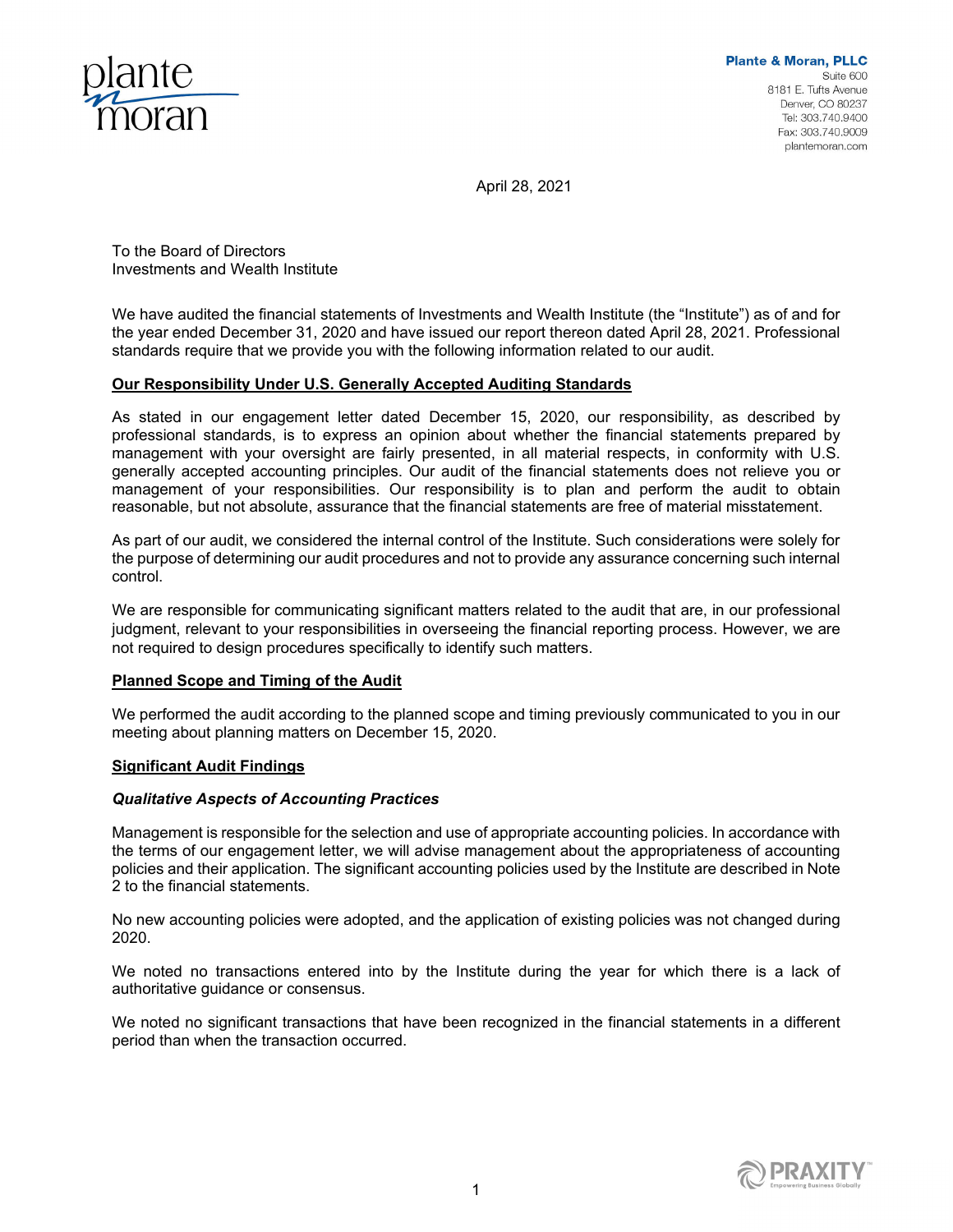Accounting estimates are an integral part of the financial statements prepared by management and are based on management's knowledge and experience about past and current events and assumptions about future events. Certain accounting estimates are particularly sensitive because of their significance to the financial statements and because of the possibility that future events affecting them may differ significantly from those expected. The most sensitive estimate affecting the financial statements was related to the valuation of alternative investments held as part of the investment portfolio. Management estimated the valuation of those investments based on market data. We evaluated the key factors and assumptions used to value those investments and disclosure in determining that they are reasonable in relation to the financial statements taken as a whole.

The disclosures in the financial statements are neutral, consistent, and clear. Certain financial statement disclosures are particularly sensitive because of their significance to financial statement users. The most sensitive disclosure affecting the financial statements was the effect of the COVID-19 pandemic on the Institute as part of the risks and uncertainties disclosure in Note 2.

#### *Difficulties Encountered in Performing the Audit*

We encountered no significant difficulties in dealing with management in performing and completing our audit.

#### *Disagreements with Management*

For the purpose of this letter, professional standards define a disagreement with management as a financial accounting, reporting, or auditing matter, whether or not resolved to our satisfaction, that could be significant to the financial statements or the auditor's report. We are pleased to report that no such disagreements arose during the course of our audit.

#### *Corrected and Uncorrected Misstatements*

Professional standards require us to accumulate all known and likely misstatements identified during the audit, other than those that are trivial, and communicate them to the appropriate level of management. The attached schedule summarizes uncorrected misstatements of the financial statements that were requested to be recorded. Management has determined that their effects are immaterial, both individually and in the aggregate, to the financial statements taken as a whole.

#### *Significant Findings or Issues*

We generally discuss a variety of matters, including the application of accounting principles and auditing standards, business conditions affecting the Institute, and business plans and strategies that may affect the risks of material misstatement, with management each year prior to our retention as the Institute's auditors. However, these discussions occurred in the normal course of our professional relationship, and our responses were not a condition of our retention.

## *Management Representations*

We have requested certain representations from management that are included in the management representation letter dated April 28, 2021.

## *Management Consultations with Other Independent Accountants*

In some cases, management may decide to consult with other accountants about auditing and accounting matters, similar to obtaining a second opinion on certain situations. If a consultation involves application of an accounting principle to the Institute's financial statements or a determination of the type of auditor's opinion that may be expressed on those statements, our professional standards require the consulting accountant to check with us to determine that the consultant has all the relevant facts. To our knowledge, there were no such consultations with other accountants.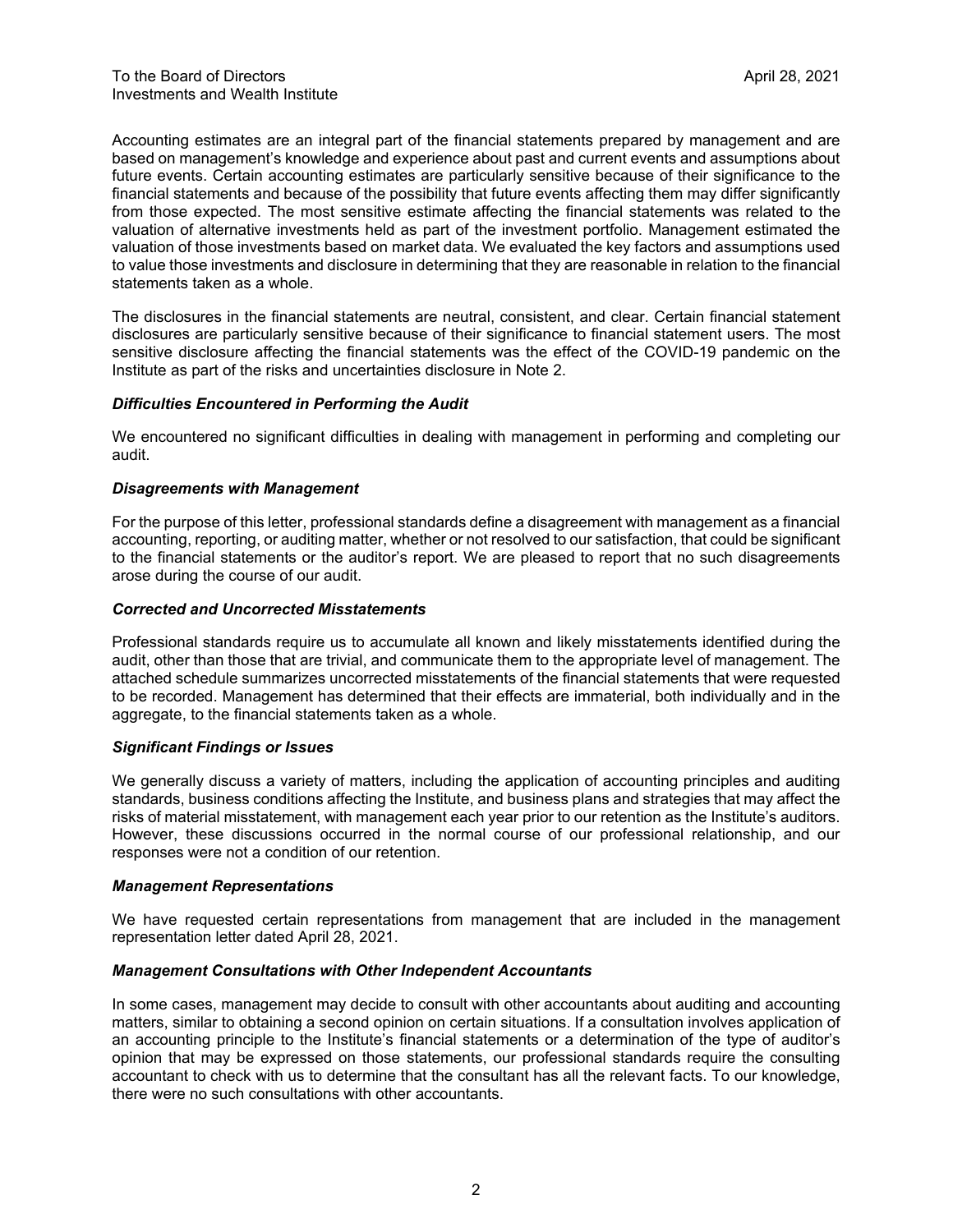This information is intended solely for the use of Investments and Wealth Institute and management of the Institute and is not intended to be and should not be used by anyone other than these specified parties.

Very truly yours,

**Plante & Moran, PLLC** 

Lisa Meacham

Lisa Meacham